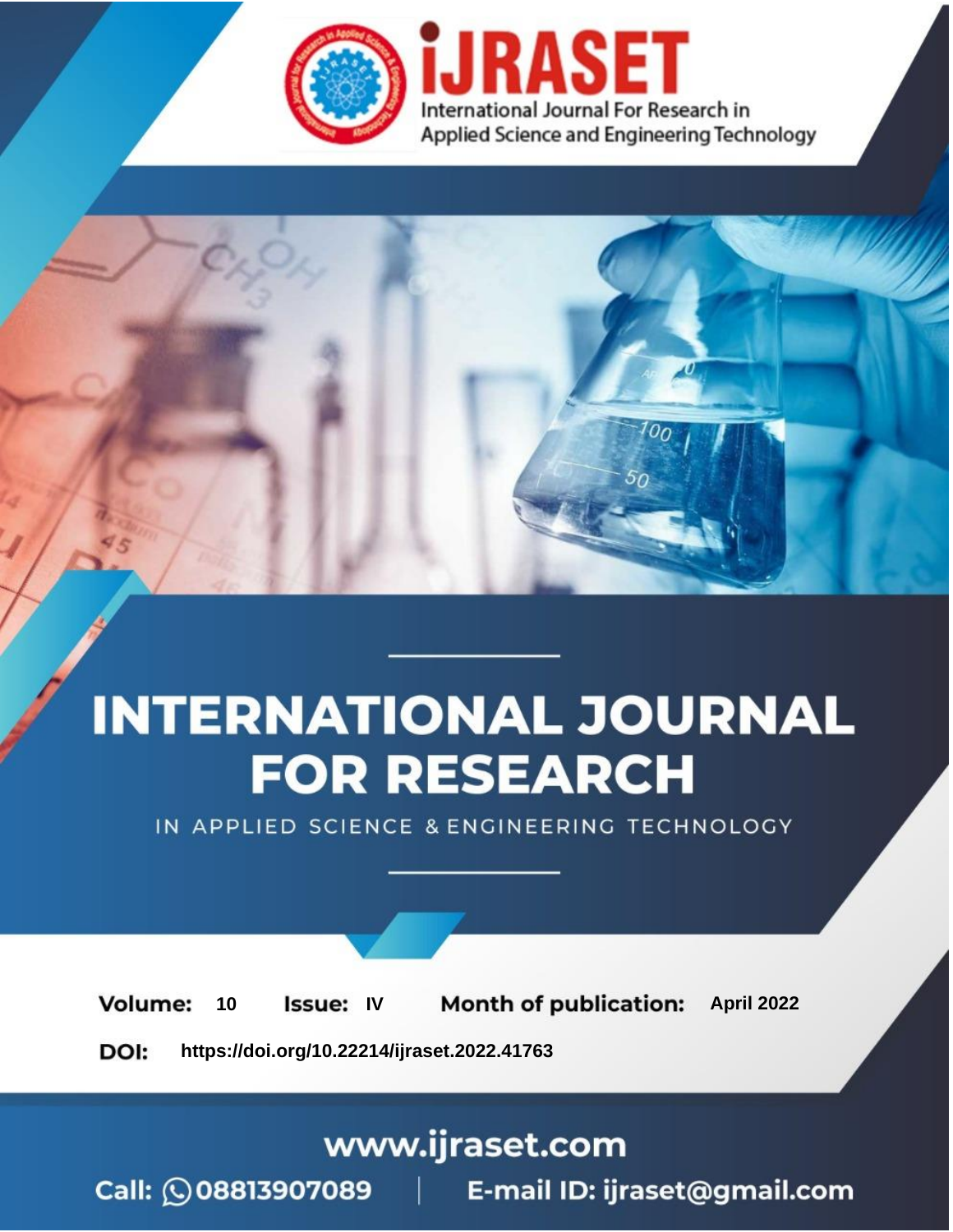

### **Research Paper on Blood Bank Donation and Management using Danjgo**

Shravani BS<sup>1</sup>, Raghavendra. R<sup>2</sup>

*1 Scholar MCA Department, Jain Deemed-to-be University, Bangalore 2 Assistant Professor School of Computer Science & IT, Jain Deemed-to-be University, Bangalore*

Abstract: Blood Warrior is a pwa application that enables patients or hospitals to find the nearest available blood donor based on the blood group. The application will have the donor's details so that hospitals or patients can directly contact them required for blood donation. The application will be developed using Python, HTML, CSS, Flask, Sql and machine learning. The application will have three types of users which are patients or users who are in need of the blood, donors who'll be donating the blood and the hospitals which can work as an intermediate to manage the communication between the patients and the donors *Index Terms: Blood Bank Donation and Management, Django, Chatbot*

#### **I. INTRODUCTION**

The main aim of developing this technique is to provide blood to the people that are in need of The number of persons who are in need of blood are increasing in sizable amount day by Using this technique user can search blood type available within the city and he also can get contact number of the donor who has an equivalent blood type he needs. In order to help people who are in need of blood, this application are often used effectively for getting the small print of obtainable blood groups and user also can get contact number of the blood donors having an equivalent blood type and within an equivalent city. So if the blood group isn't available in the blood bank user can request the donor to donate the blood to him and save someone life. Using this application people can register himself or herself who want to donate blood. To register in the system they've to enter their information like address mobile number etc. This blood warrior is an online website so it's easily available to everyone. When an individual want to donate blood he need to register to the system. Donor registration is extremely easy, to urge register to the system hen has to fill up registration form. After submitting the enrollment form he can create username and password. Donor need to give information like blood type , contact details etc. donor also can change his account information when he wants using his username and password. Using this application people can search blood group available which they're needed. They check it online using our blood warrior website. If in case blood group isn't available in blood bank they can also get contact numbers of the persons who has the same blood group he's need. And he can request the donor to donate the blood for saving someone life. Our system also allow user to look online the one that have an equivalent blood type he needs and if If he find a donor in his city then we give him all details of the donor, if he doesn't find any donor also he's given the contact numbers and addresses of the Life Saving Contact Persons for big cities.

#### **II. RELATED WORK**

There are several related works available which has been already published. In this section we will analyze the related surveys approaches for the problems and there solutions and extend it to make application. Below are some literature reviews: According to (S, 2014)[4]Teena,C.A, Sankar,K. and Kannan,S. (2014) in their study entitled " A Study on bank Management they defined bank data system as an information management system that contributes to the management of donor and blood bank records. Their system allowed a licensed bank administrator to check in with a password to manage easily the records of donors and patients who need blood. The system provided many features including a central database, quick access to system content through login, includes the search code to seek out donors on a given basis, and the simple adding and updating donor data. The main aim of the system was to complete the process of the bank . This system was designed to suit all kinds of blood banks. Once successful within the implementation of the appliance , it are often applied and unrolled in several blood banks. This application contains user login screen, blood management, menu module, blood stock, donor Management, Donor Registration, Blood Reservation, Donor biopsy , Recipient Management and Blood Reservation. In similar manner, the researchers planned in their application to possess hospital administrator, doctors, and bank receptionists as users. The authors didn't mentioned the research Page 1 of 2 method they used, and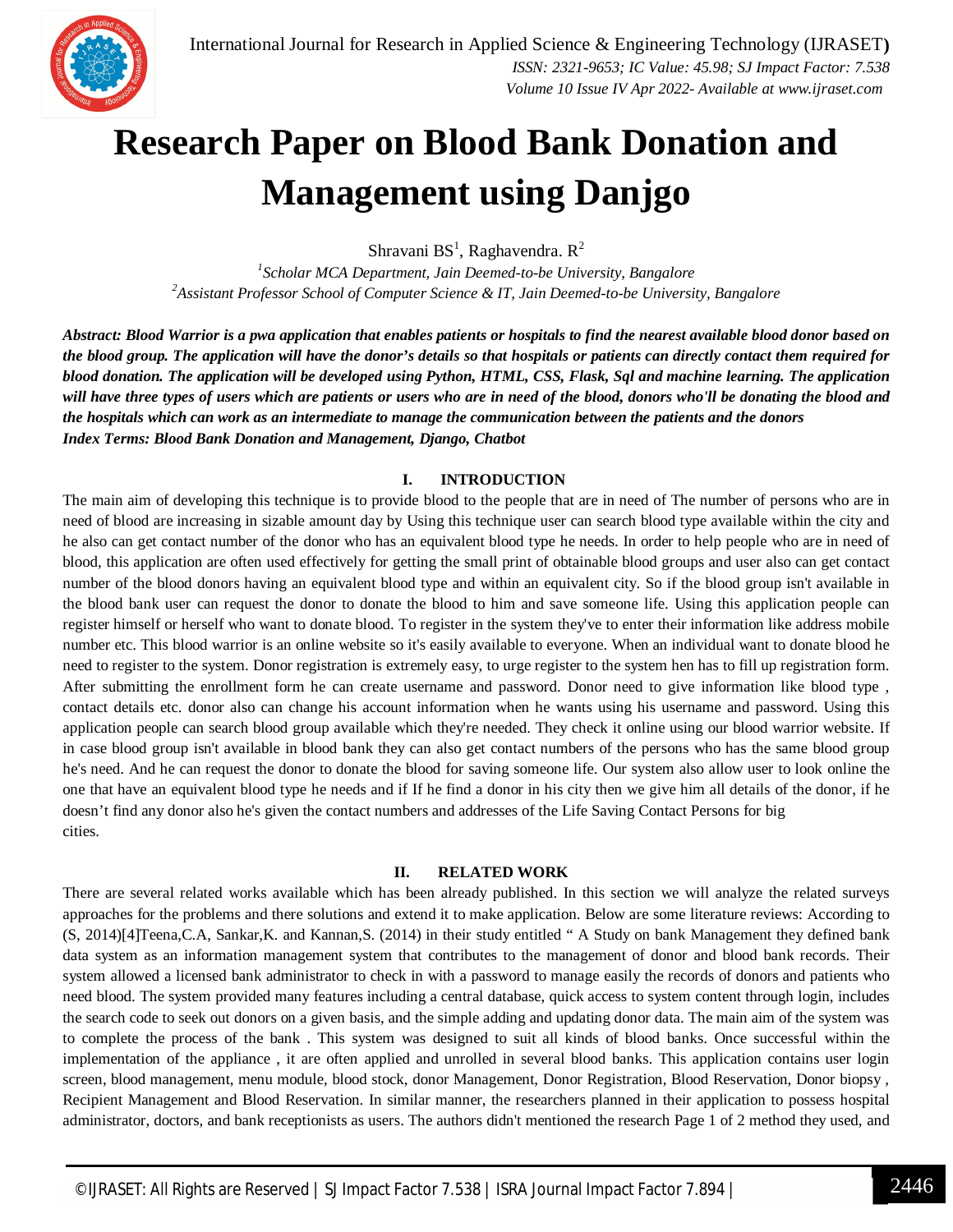

failed Provide screenshots of system prototypes, it is difficult for researchers to see their application. No discussion also for his or her respondents, samples and sampling techniques used. Subsequently, the researchers planned to supply figures to elucidate the system, screenshots of system prototypes, and other diagrams which will help other researchers to see the event of web- based application. Also, the researchers will explicitly discuss research methods, sampling procedures, and statistical treatment to be used for analyzing the gathered data.

A study entitled (kumar R, 2017)[5]*"Blood Bank Management System"* done by <sup>3</sup>*Kumar, R., Singh, S. and Ragavi, V.A.*(2017), the researchers developed a web-based blood bank management which assists the blood donor records management, and provides ease Control of the distribution of blood products in various regions of the country that takes into account the needs of hospitals. The system developed was scalable and adaptable to meet the typically complex needs of a blood bank. Based on this study, since blood donor details and related records were captured Therefore, manual tracking of blood donation activities was difficult and complicated and even led to incorrect information. Subsequently, researchers said that the manual system can be a waste of time, result in error results, consumes a lot of work, lack of data security, data retrieval is time-consuming, reporting is time-consuming, and the accuracy of results is less accurate.

Thus, in the development and implementation of an online blood management information system, there was a rapid and quick access to donor data and the system provided management with timely, confidential and protected medical reports. There were three (3) users of the system, namely the administrator, donor and acceptor. Each user has received a user ID and a password to identify their identity. The application above was developed using ASP.NET, C#.NET, and using SqlServer 2000/2005 for the database. The research document did not mention the research methods used.

In the study entitled (F L. )[6]"Blood Bank Management System Using Rule-Based Method" undertaken by <sup>4</sup>Liyana, F. (2017), found that it is important for each hospital to use an information system for managing data in the blood bank. Moreover, he noted that the manual system has disadvantages for the user and for the hospital. One of the disadvantages identified was the blood bank staff should enter the details of the donor at any time that gives blood In which he led to duplication of donors and data data, they may also be lost or missing after a while. As a result, the author develops a web system to help the blood bank record the details of the donor quickly and easily. The system has used regular regular decisions to ensure a good time decision. In addition, the system can send messages to donors if a particular type of blood is needed.

#### **III. METHODOLOGY**

The proposed system in order to get the donor information first the donor needs to register him in the database by filling up the registration form.

When the user is seeking for donor he has to register in user registration form and then login in as user. In order to search for donor add blood group and address in search engine. The backend algorithm of search engine searches the database, sorts them and shows them in a table shown in table . The result is sorted on the basis of most eligibility according to the recruitment algorithm

#### **IV. ANALYSIS AND INTERPRETATION**

To deal with the research query and related studies troubles as defined formerly, we want to create a web application that helps to donate blood and search for donor easily using searching algorithm. The aim is to create a well-known version through which other proposed methodologies may be compared.

#### *A. System Design*

The application is prepared in such a way that it should be user interactive using Django where the donor can register himself and search for nearest donor and chat bot is also implemented for user assistant and queries.



Fig 1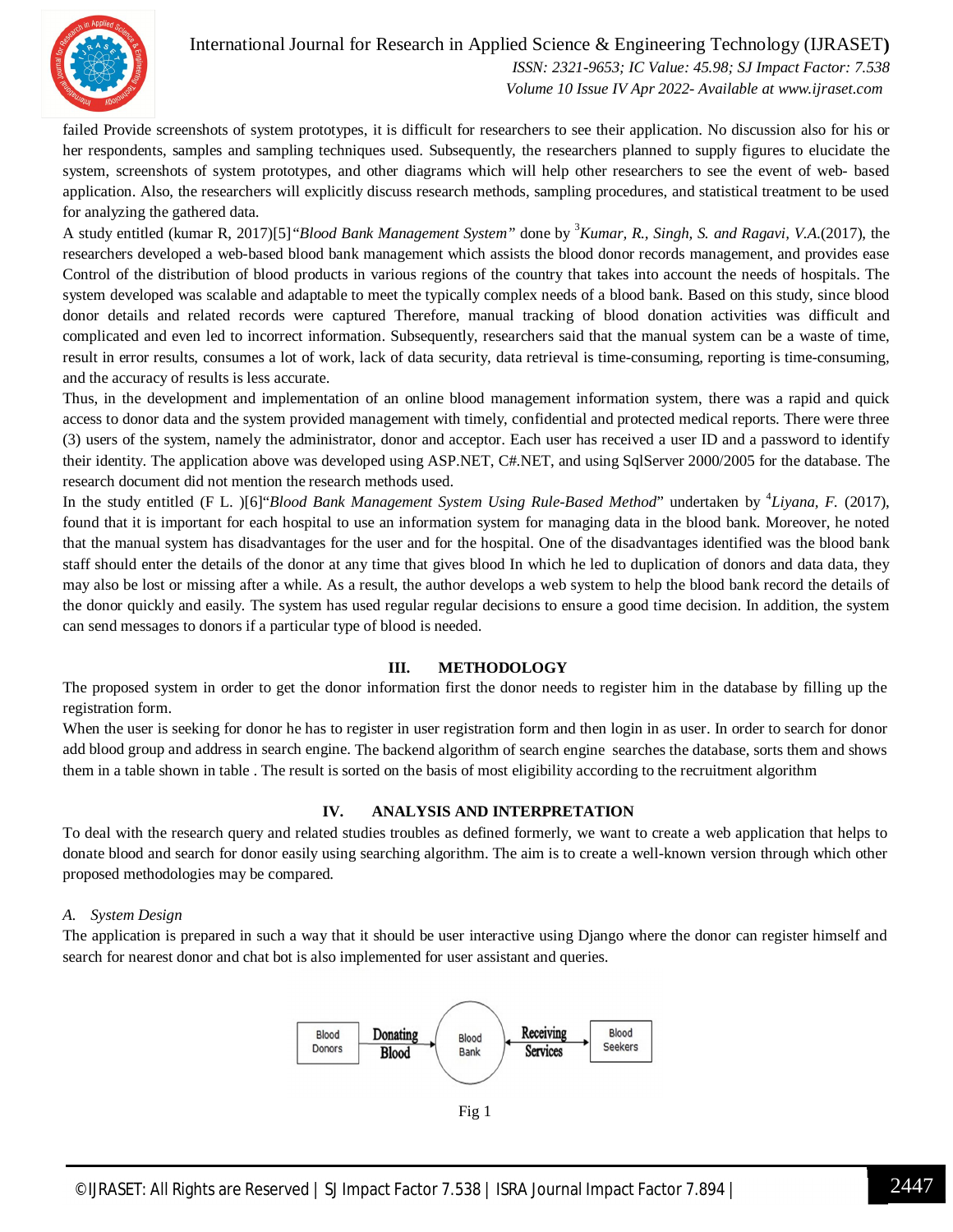

*B. Proposed System*



Blood Warrior project is a useful application for organizations (managing blood bank) and the hospitals. We will be using Django for GUI development and MySQL for database management to implement this project.

*C. Experimental Results*

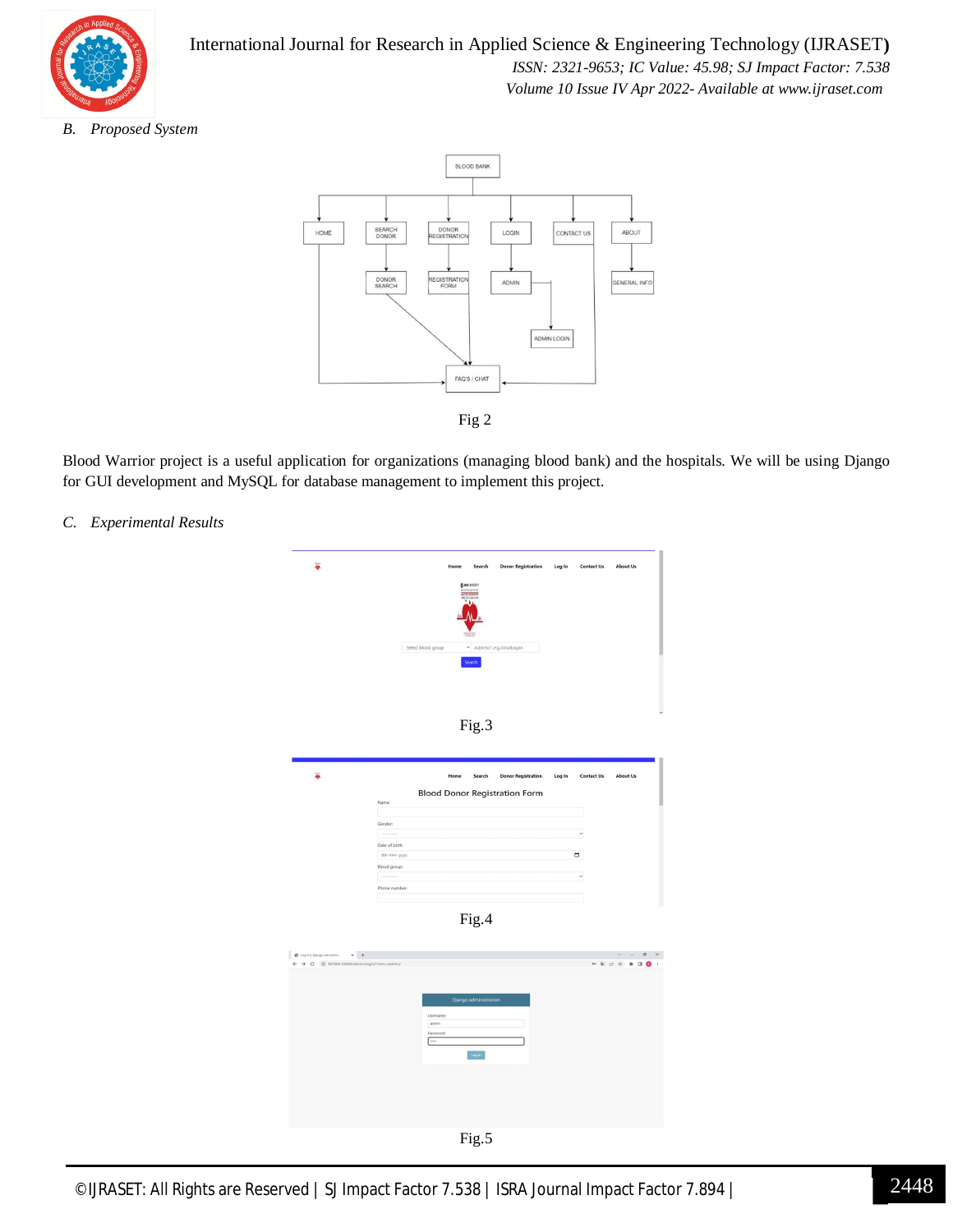

#### International Journal for Research in Applied Science & Engineering Technology (IJRASET**)**

 *ISSN: 2321-9653; IC Value: 45.98; SJ Impact Factor: 7.538 Volume 10 Issue IV Apr 2022- Available at www.ijraset.com*





Fig.6

#### **V. CONCLUSION AND FUTURE SCOPE**

This study has developed an online platform which has made the blood receivers to connect with donors at the place of requirement this application can be developed more by using machine learning and artificial intelligence and also by adding GPS technology.

#### **REFERENCES**

- [1] Blood Bank System using Database Security Reema Agarwal1, Sonali Singh2, Chanchal Atal3, Dr. Danie Kingsley "(2020)
- [2] A Research Paper on Blood Donation Management System 1Devanjan K. Srivastava, 2Utkarsh Tanwar, 3M.G.Krishna Rao, 4Priya Manohar, 5Balraj Singh
- [3] Voluntary blood donations rising in Oman. (2014, November
- [4] Teena, C.A, Sankar, K. and Kannan, S. (2014). A Study on Blood Bank Management.
- [5] Kumar, R., Singh, S. and Ragavi, V.A. (2017). ). Blood Bank Management System. Retrieved from Liyana, F. (2017). Blood Bank Management System Using Rule-Based Method.